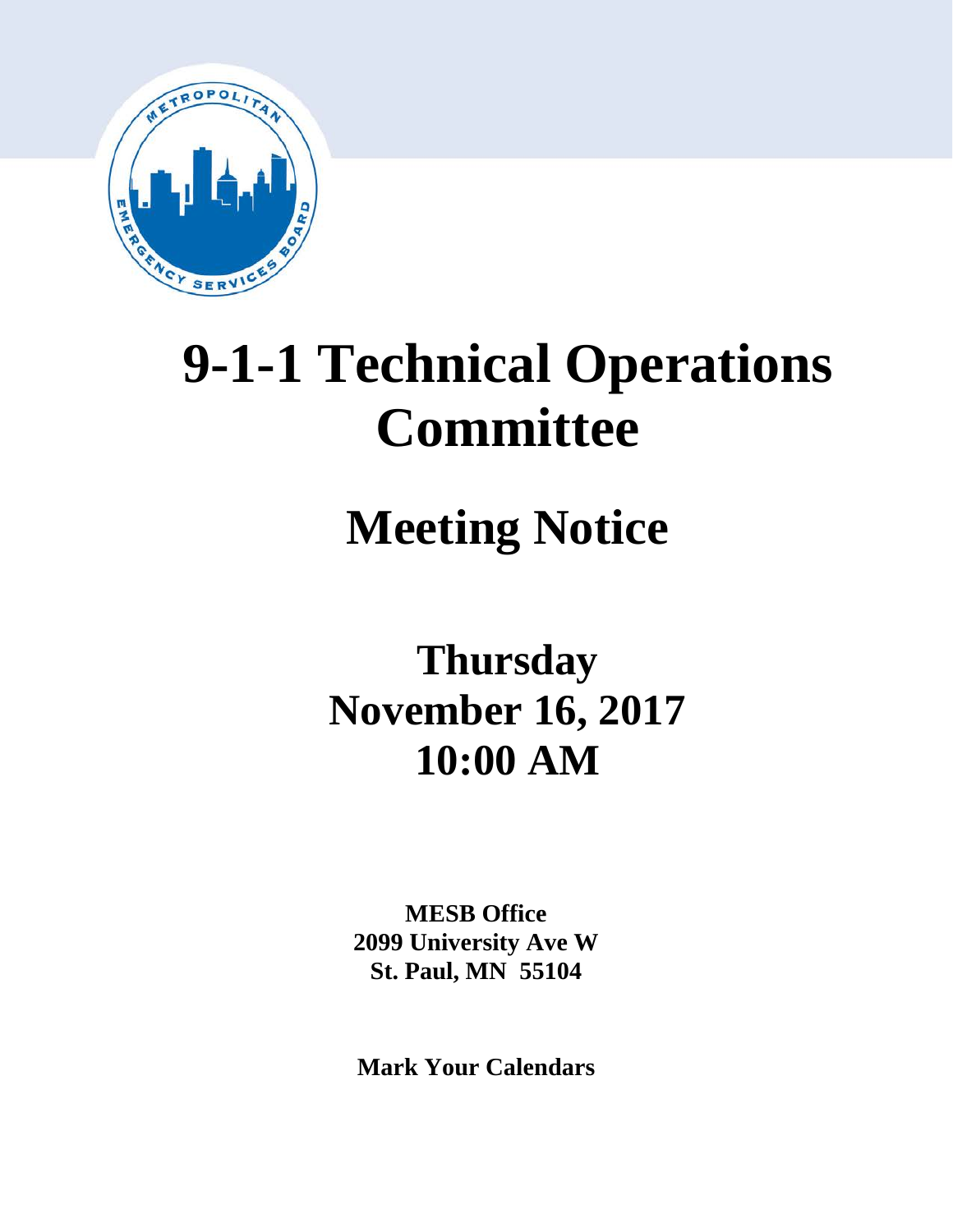### **Metropolitan Emergency Services Board**

### **9-1-1 Technical Operations Committee Tentative Agenda November 16, 2017**

- 1. Call to Order
- 2. Approval of Minutes / Agenda
- 3. Action Item
	- A. Election of Officers
		- 1. Chair
		- 2. Vice-Chair
	- B. Text-to-911 Call Processing Standard

#### 4. Unfinished Business

- A. Next Generation 9-1-1
	- 1. Text-to-9-1-1 implementation
		- a) Greater MN
		- b) Metro Area
	- 2. Firewall implementation
- B. PSAP Operations Round Table Work Group update
- C. Emergency Communications Professionals Training Curriculum Development Project
- D. CAD-to-CAD Interoperability Feasibility Study
- 5. Pending Business
	- A. (none)

#### 6. Reports

- A. Wireless Issues
- B. GIS Issues
- C. Data Issues (see attached)
- **7.** Adjourn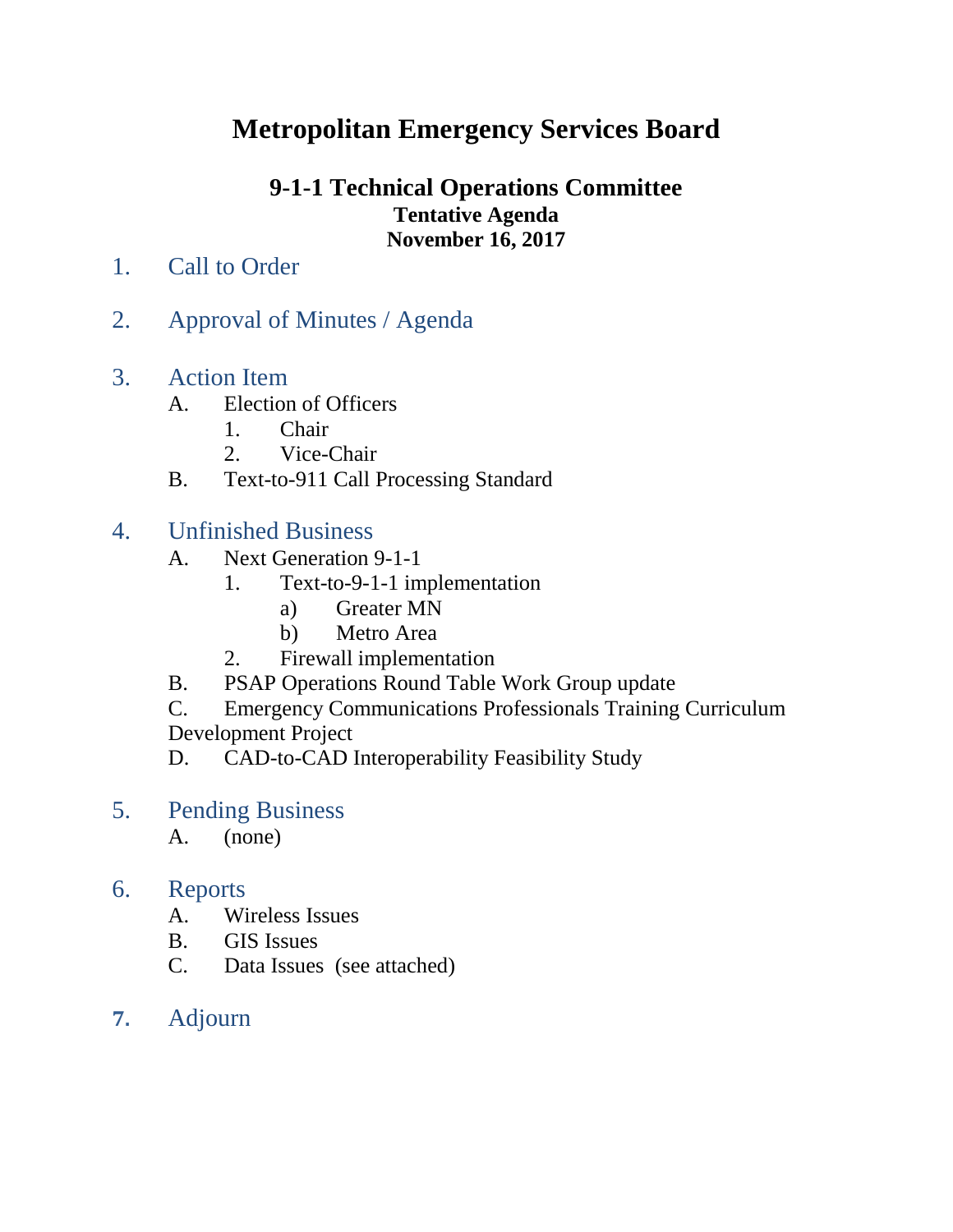#### **Metropolitan Emergency Services Board 9-1-1 Technical Operations Committee Draft Meeting Minutes October 19, 2017**

#### **Committee Members**

| X | Nancie Pass, Ramsey (Chair)   |   | Kathy Hughes, Hennepin       |  |  |
|---|-------------------------------|---|------------------------------|--|--|
|   | Bob Dowd, Isanti (Vice-Chair) |   | Lisa Lovering, Isanti        |  |  |
| X | Val Sprynczynatyk, Anoka<br>X |   | Heather Hunt, Minneapolis    |  |  |
| X | Jim Scanlon, Bloomington PD   |   | Jonathan Rasch, Ramsey       |  |  |
|   | Tim Walsh, Carver             | X | Angie Iverson, Scott         |  |  |
|   | Jon Eckel, Chisago            |   | Darlene Pankonie, Washington |  |  |
| X | Cheryl Pritzlaff, Dakota      |   | Doug Anschutz, Washington    |  |  |
|   | Troy Ruby, Dakota             |   |                              |  |  |

#### **Alternates**

| Kyle Blum, Anoka             | Bob Shogren, Isanti              |
|------------------------------|----------------------------------|
| Deb Paige, Carver            | Christine McPherson, Minneapolis |
| Susan Bowler, Carver         | Denise O'Leary, Ramsey           |
| Vicki Nelson, Dakota         | <b>Jill Martens, Scott</b>       |
| Jeff Schlumpberger, Hennepin |                                  |
|                              |                                  |

#### **Others Attending**

Pete Eggimann, MESB Lisa Vik, Eden Prairie<br>
Vic Barnett, MESB Tony Martin, Edina Marcia Broman, MESB Chris Kummer, Airport Jeff Lessard, U of M Brenda Coyle, U of M Scott Wosje, Northland

Tony Martin, Edina Martha Ziese, MESB Lauren Petersen, Airport Kay Simons, MESB Brian Fladebo, Elements Diane Lind Gloria Vadnays, AHEMS Frank Jarmon, Solacom Tom Klaban, Winbourne Julie Heimkes, Winbourne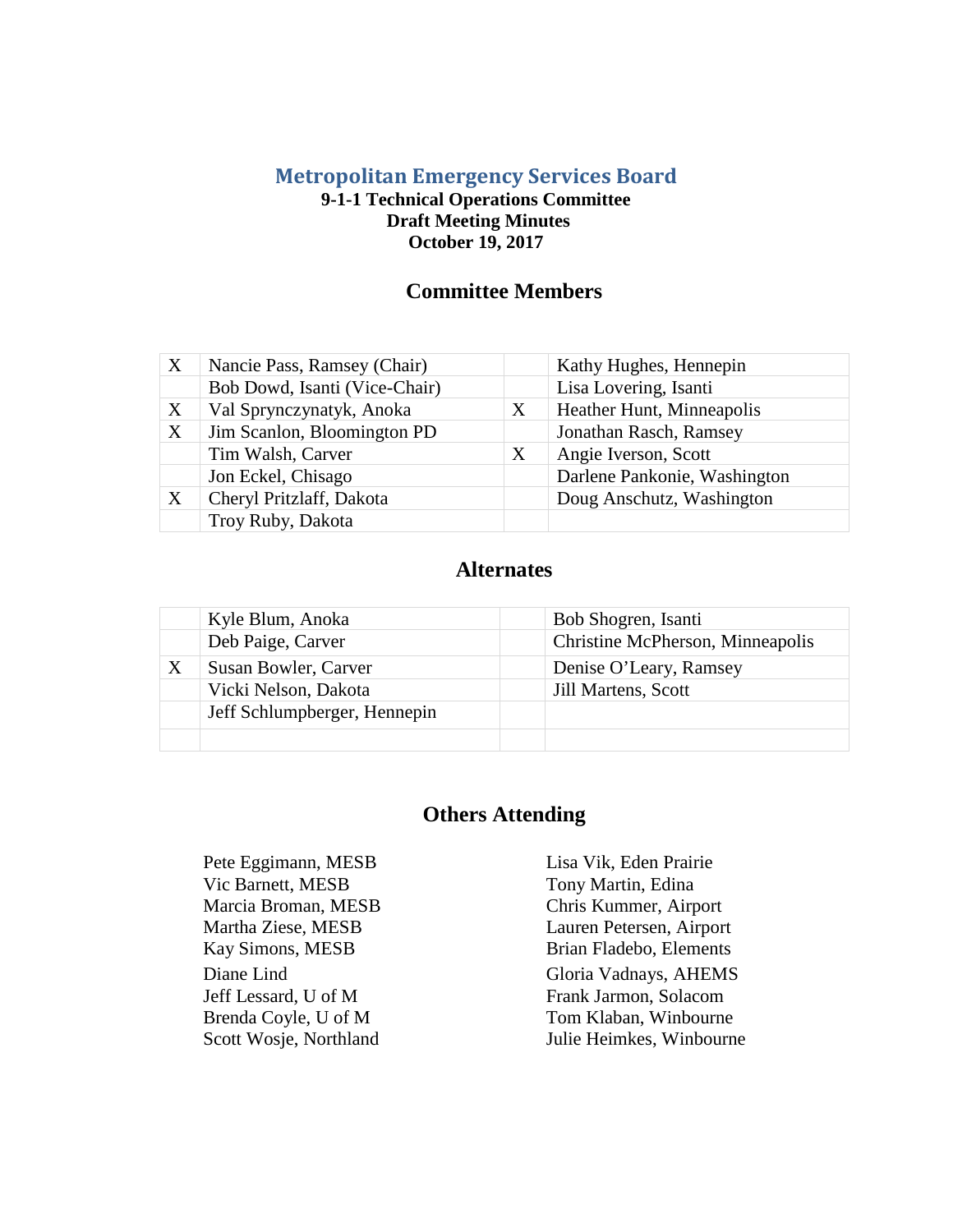#### **1. Call to Order**

Nancie Pass called the meeting to order at 10:05.

#### **2. Approval of Minutes / Agenda**

Nancie asked for a motion to approve the agenda for the October 19, 2017 TOC. Motion(Hunt/Sprynczynatyk) to approve the October 19,2017 TOC agenda as it was distributed, with the understanding the presentations would be heard before the rest of the agenda. Approved.

Nancie asked for a motion to approve the draft September 21, 2017 minutes if there were no corrections or additions.

Motion (Hunt/Iverson) to approve the September 21, 2017 minutes as distributed. Approved.

#### Firewall Implementation Project Presentation (Agenda Item 4.a.ii.1)

Brian Fladebo, Client Service Manager – Element, introduced himself and Element to the committee members. He briefly outlined the company's prior experience managing network security for other customers, and how he thought that experience was relevant to the ESInet firewall installation, monitoring, and management project. Brian said that they plan to have the firewalls installed at approximately half of the PSAPs in MN by the end of 1Q18.

#### CAD-to-CAD Interoperability Feasibility Study (Agenda Item 4.d.i)

Tom Klaban and Julie Heimkes, Winbourne Consulting, LLC, introduced themselves to the committee members. Tom summarized his prior experience designing CAD systems and some of the CAD-to-CAD interoperability projects that he has worked on with Winbourne. Julie explained her PSAP background here in MN, and some of her work with other vendors before going to work for Winbourne. She has been involved in two CAD-to-CAD interoperability projects while at Winbourne.

Tom explained that as part of the study, he and Julie have been meeting with the metro area PSAPs to gain understanding about how each of the PSAPs is currently utilizing CAD. They have met with several of the PSAPs earlier in the week, and will meet with more after this meeting and Friday morning before they are scheduled to fly home. Julie will return to complete the rest of the PSAP visits during the first week in December. Tom said they are planning to have a draft version of the study and recommendations ready for the TOC to review at the February meeting.

#### **3. Action Items**

## A. 2018 SHSP Grants<br>1. Establish pro

#### **Establish project priorities**

The committee members did not identify any regional projects that would meet the grant parameters.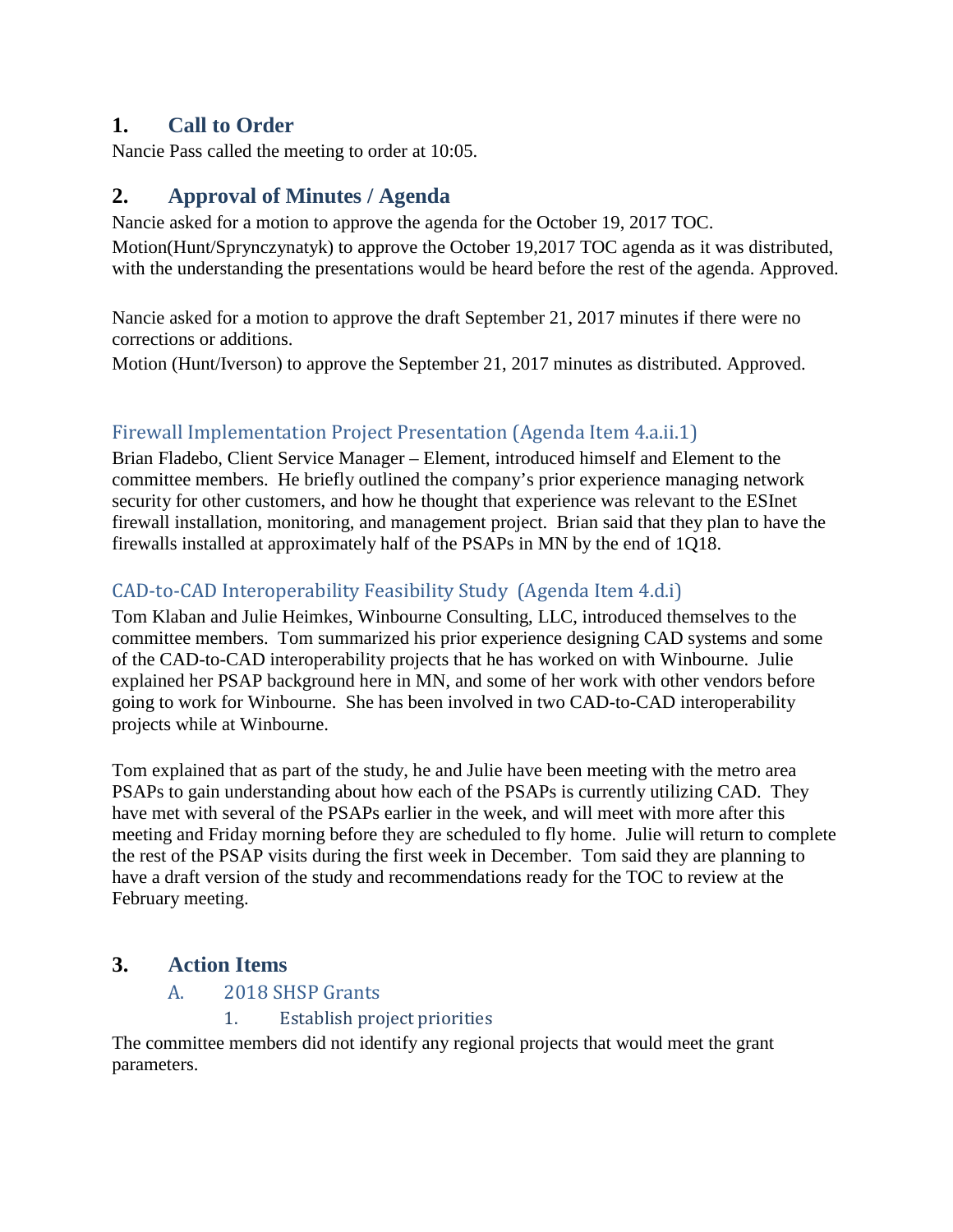#### Text-to-911 Call Processing Standard A.

Heidi reported that they had a few items left that had not been finalized yet, so there was no committee action needed at this time. Heidi believes the draft standard will be ready by next month's meeting.

#### **4. Unfinished Business**

#### Next Generation 9-1-1  $A_{\cdot}$

#### 1. Text-to-9-1-1 Implementation

Tony Martin reported that an issue was identified during the text message testing this week in getting the ALI information delivered with the message to flow over to the agency CAD systems. After some investigation Tony was able to get the information to display correctly in his CAD. Minneapolis was also able to get their CAD to work properly with the text messages after getting a Tritech technician involved. Hennepin Co. is still having issues, but believes they are making progress. More testing is scheduled.

Another issue involving cell sectors that are routed to MN State Patrol for wireless calls are causing the text message test callers to receive the bounce back message indicating that text messaging is not available. West is investigating the cause for this.

#### 2. Firewall implementation

(See presentation information above)

#### $B<sub>1</sub>$ PSAP Operations Roundtable Work Group

Heidi reported to the committee that the CTO group made up of trainers from all the participating PSAPs, has met twice. She said the feedback has been very positive.

#### C. Emergency Communications Professionals Training Curriculum Development Project

Diane Lind told the committee that she had met with the Roundtable group and had begun organizing how they would work together on the curriculum. She was excited to get going and thought it was coming together.

#### **5. Pending Business**

#### A. EMD Guidelines – Metro Standard

The committee decided that any work on the EMD guidelines should be put on hold until the Roundtable work group has a call handling standard ready for the TOC's review. The thought was that at least some of the material in the guidelines language from the secondary PSAPs would be covered in the call handling standard.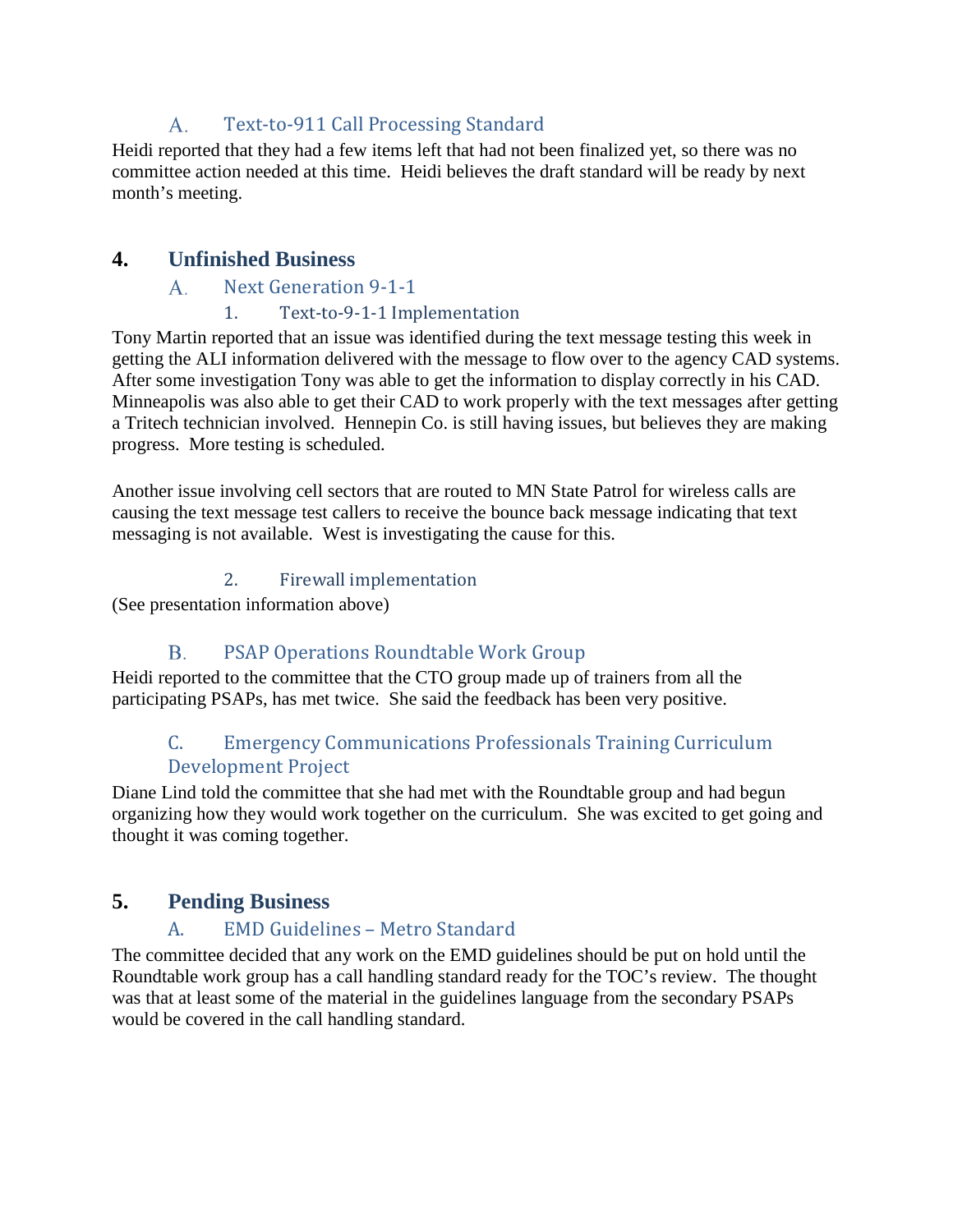### **6. Reports**

- A. Wireless Issues No Report
- B. Data Written Report Provided

Nancie Pass told members that she would not be accepting position of Chair for the 9-1-1 TOC next year. Typically, there is no December meeting so there will need to be a new Chair elected at the November TOC meeting.

PSAP Managers shared their Center's news.

Adjourn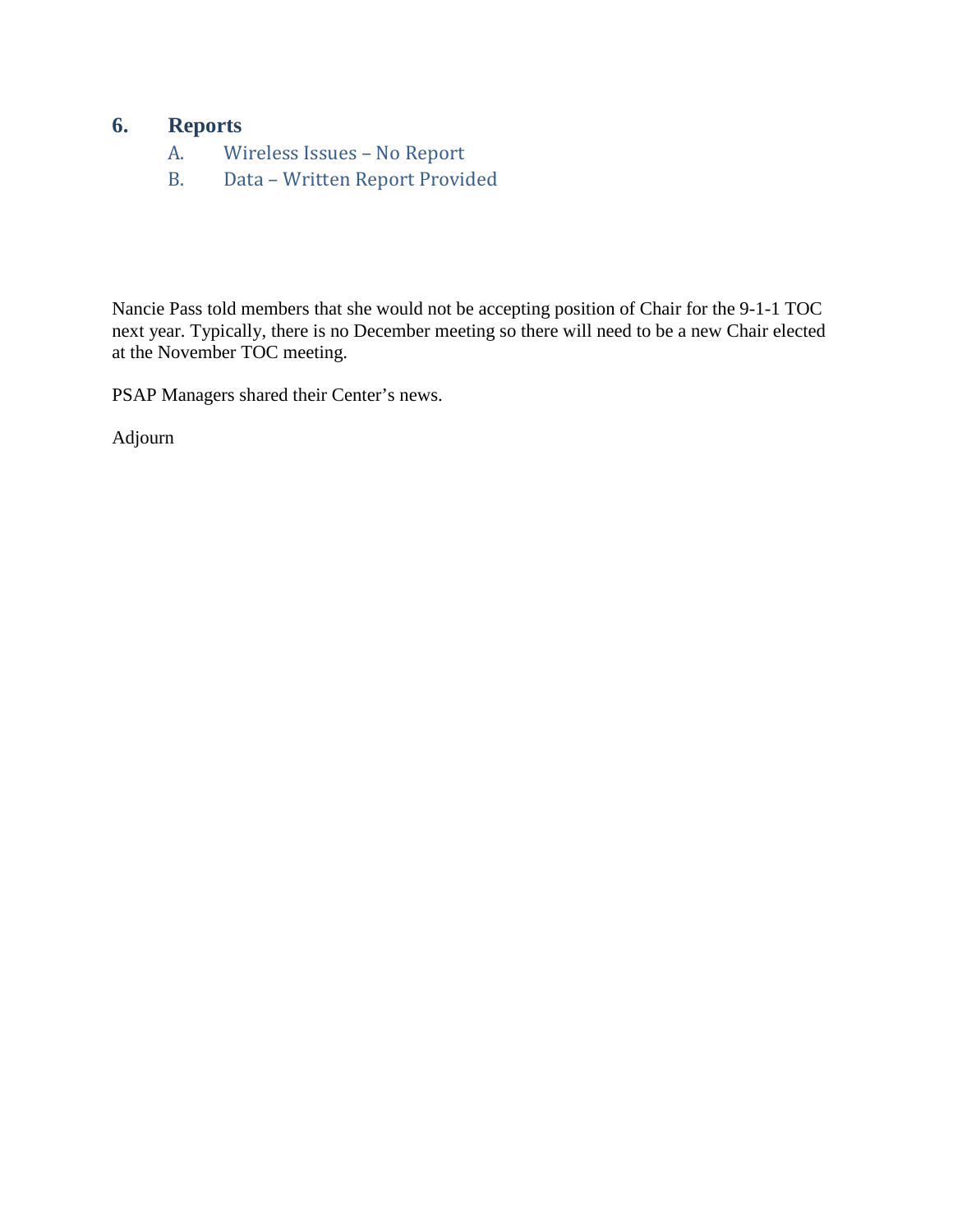#### **METRO REGION 9-1-1 Standards, Protocols, Procedures**

| <b>Document Section:</b><br>Sub-Section:<br>Procedure Title:          | 3 - Operations<br><b>METRO 3.6.0</b><br>Text-to-9-1-1 Call Processing | 9-1-1 TOC Approval – Signature:<br>Date: |
|-----------------------------------------------------------------------|-----------------------------------------------------------------------|------------------------------------------|
| Date Established:<br><b>Replaces Document Dated:</b><br>Date Revised: |                                                                       | <b>MESB Approval - Signature:</b>        |

#### **1. Purpose or Objective:**

To establish an operational standard for processing short message service (SMS) text-to-9-1-1 calls in the metro region. The purpose of text-to-9-1-1 is to provide a means of communication between the caller and the public safety answering point (PSAP) when it is not feasible for callers to make a traditional voice call. Callers who find themselves in a situation where they are only able to text, or individuals who are hard of hearing or unable to speak may opt to utilize text-to-9-1-1. Voice communications is still the preferred medium to reach 9-1-1 and will be promoted as such throughout the region.

#### **2. Background:**

#### **Capabilities:**

PSAPs that have a 9-1-1 answering application capable of handling text-to-9-1-1 calls and are directly connected to the statewide Emergency Services IP Network (ESInetwill be allowed to take text-to-9-1-1 calls after submission of a 9-1-1 Plan Change letter through the Metropolitan Emergency Services Board (MESB) to the Minnesota Department of Public Safety's Division of Emergency Communication Networks (ECN).

#### **Constraints:**

Text-to-9-1-1 does have limitations compared to traditional voice calls with caller location accuracy. Text-to-9-1-1 provides the geo coordinates of the center of the cell site centroid to the PSAP.

Once a text session is ended by the call taker a text session cannot be restored or initiated unless the caller messages 9-1-1 again in a new session.

Text messaging to 9-1-1 is a best effort service that utilizes the public SMS text network. As with any SMS texts, there is no guarantee on the speed of delivery, or if the SMS message will be delivered at all. SMS messages may also appear out of order. Accordingly, it may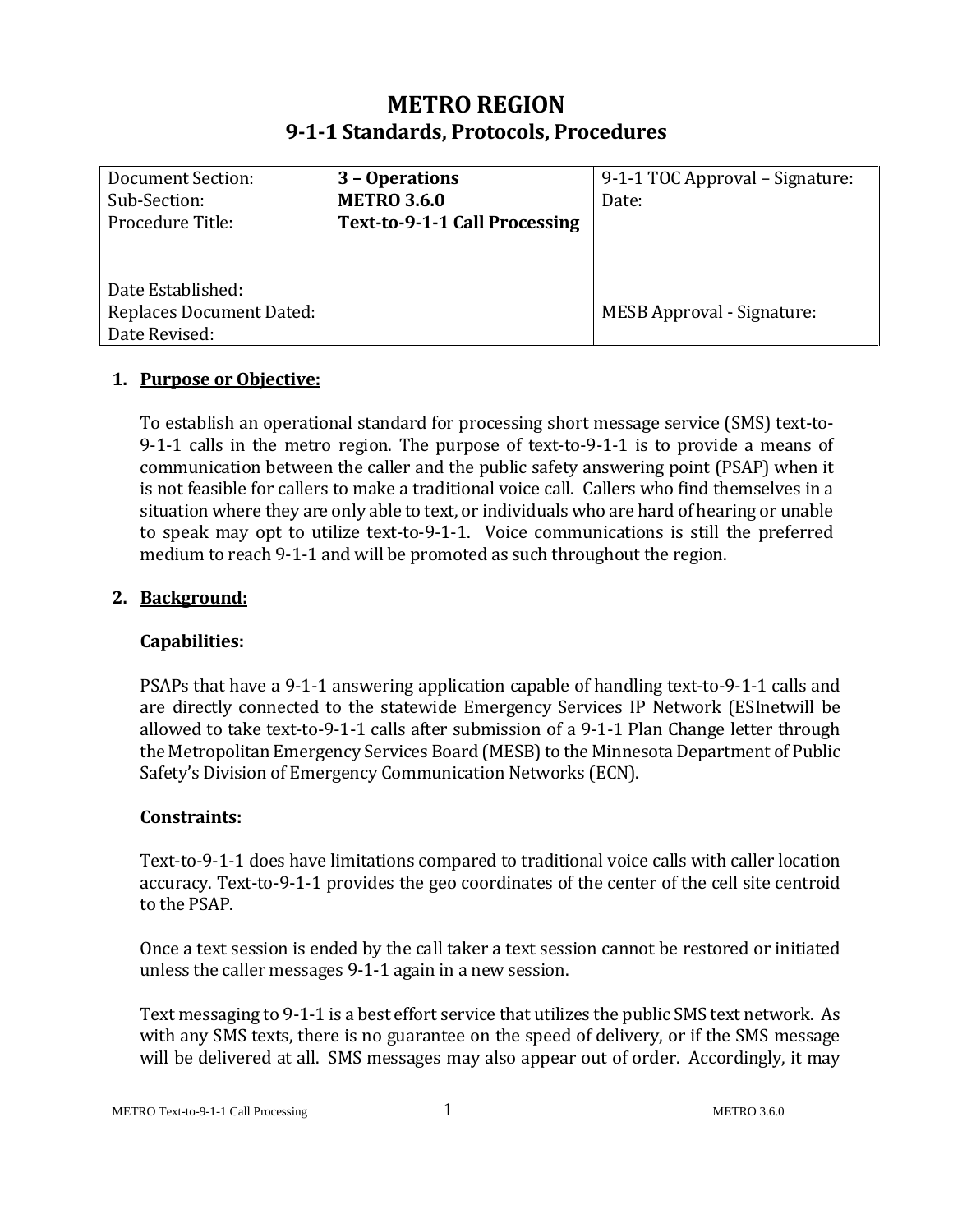take longer for a call taker to process an SMS text to 9-1-1 request than a traditional 9-1-1 voice request, which in turn may lengthen the public safety response time.

Due to limitations with SMS messaging, messages are limited to approximately 160 characters.

When the caller's phone is in roaming mode, the text will not be delivered to the PSAP. The caller will receive a bounce back message advising them to dial 9-1-1.

If a text call is not answered in the PSAP within 30 seconds the TCC will drop the call and send a message to the caller advising them to call 9-1-1. This may vary depending upon local PSAP equipment and settings.

#### **3. Definitions:**

*Cell site centroid* – Center point of a single cell sector. There are typically 3 sectors around a tower.

*Emergency medical dispatch (EMD)* - systematic program of handling medical calls in which call takers use established protocols to classify the nature of the call, dispatch responders and provide pre-arrival instructions.

*ESInet* – A managed Internet Protocol (IP) network that is used for emergency services communications, and which can be shared by all public safety agencies. Used for carrying voice plus large amounts of varying types of data using IP protocols and standards.

*PAI* – Pre-arrival instructions (PAI) are instructions the call taker provides to the caller before responders arrive on scene.

*SMS* – Short message service (SMS) is commonly referred to as "text message". This type of messaging service is a component of most mobile telephone systems.

*TTY* – A text telephone (TTY) is a device that allows the deaf, hard of hearing and speech impaired to communicate via telephone.

*TCC* – The text control center (TCC) routes the wireless call to the correct PSAP for handling

#### **4. Recommended Protocol:**

#### **A) General**

- 1. Due to limitations with SMS messaging, the location information provided by a text message is unreliable and the call taker should not rely on the location information for dispatching text-to-9-1-1. The carriers use a different methodology for text calls than they do wireless calls. XY coordinates will be provided with the text that represent the centroid of the cell sector. The call taker can rebid the location information if necessary. Location information may or may not improve with a rebid. To rebid, the call taker must enter the command #L into the text box and send it. 1.1. Local PSAP equipment settings may be configurable to automatically rebid.
- 2. Text messages are expected to be processed using the same standards for processing emergency and non-emergency voice calls for service.

METRO Text-to-9-1-1 Call Processing 2 METRO 3.6.0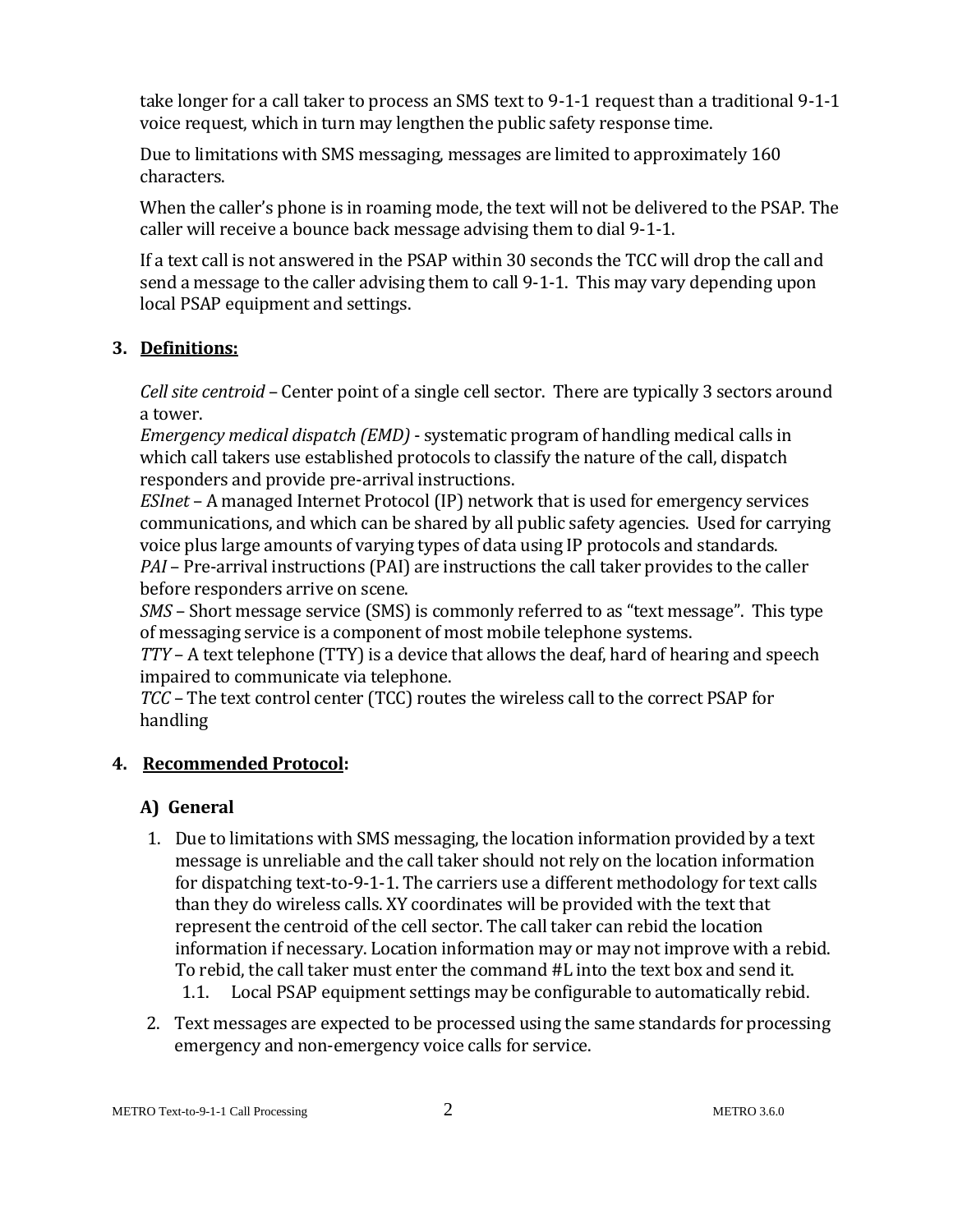- 3. Call takers should avoid the use of "texting" lingo, shortcuts, emoji characters and/or acronyms. All correspondence from the call taker should be in plain language.
- 4. If the call taker is unable to explain to the caller that they need to call 9-1-1 due to language or communication barriers, the call taker will initiate a voice call to the originating number and attempt to make contact in order to provide Language Line interpretation services. Language Line is not currently capable of translating text.
- 5. The use of preset messages are available and configurable according to agency protocol. The use of preset messages are recommended.
- 6. A caller should not be called back in cases where their safety, or the safety of another, is in question unless directed otherwise.

#### **B) Text-to-9-1-1 Call Processing**

- 1. The call taker will answer 9-1-1 text messages as they do with all other 9-1-1 calls, (i.e. 9-1-1 where is your emergency?). If the PSAP is accepting texts for other jurisdictions, a generic opening message should be used to avoid confusion versus one that identifies the agency.
- 2. The call taker will confirm that the caller can be reached at the same number the text is originating from and verify the address/location of the incident. The caller's location information provided to the PSAP by the carrier may not be accurate, and/or a mistyped or auto corrected street name by the caller may provide the call taker with a wrong address, so every address/location (including city and state) must be verified.
- 3. The call taker will ask the caller if they are able to call in by voice (if it is safe to do so), unless it is made clear at the onset of the call.
- 4. If the request is of a medical nature and the caller confirms they cannot make a voice call, every effort will be made to process the request in the same way that a voice or TTY call would be processed, recognizing that typing questions and instructions is much slower than providing pre-arrival instructions on a voice call.
- 5. Before ending the call, the call taker will inform the caller what action will be taken. The call taker should consider keeping the session open until responders have made contact with the caller/victim. This will allow for additional texting and the ability to obtain additional information if necessary.
- 6. Once a call is deemed ready for dispatch, the call is to be processed and dispatched according to the procedure for the specific incident. If pertinent the responders may be advised that the call is being received by text message.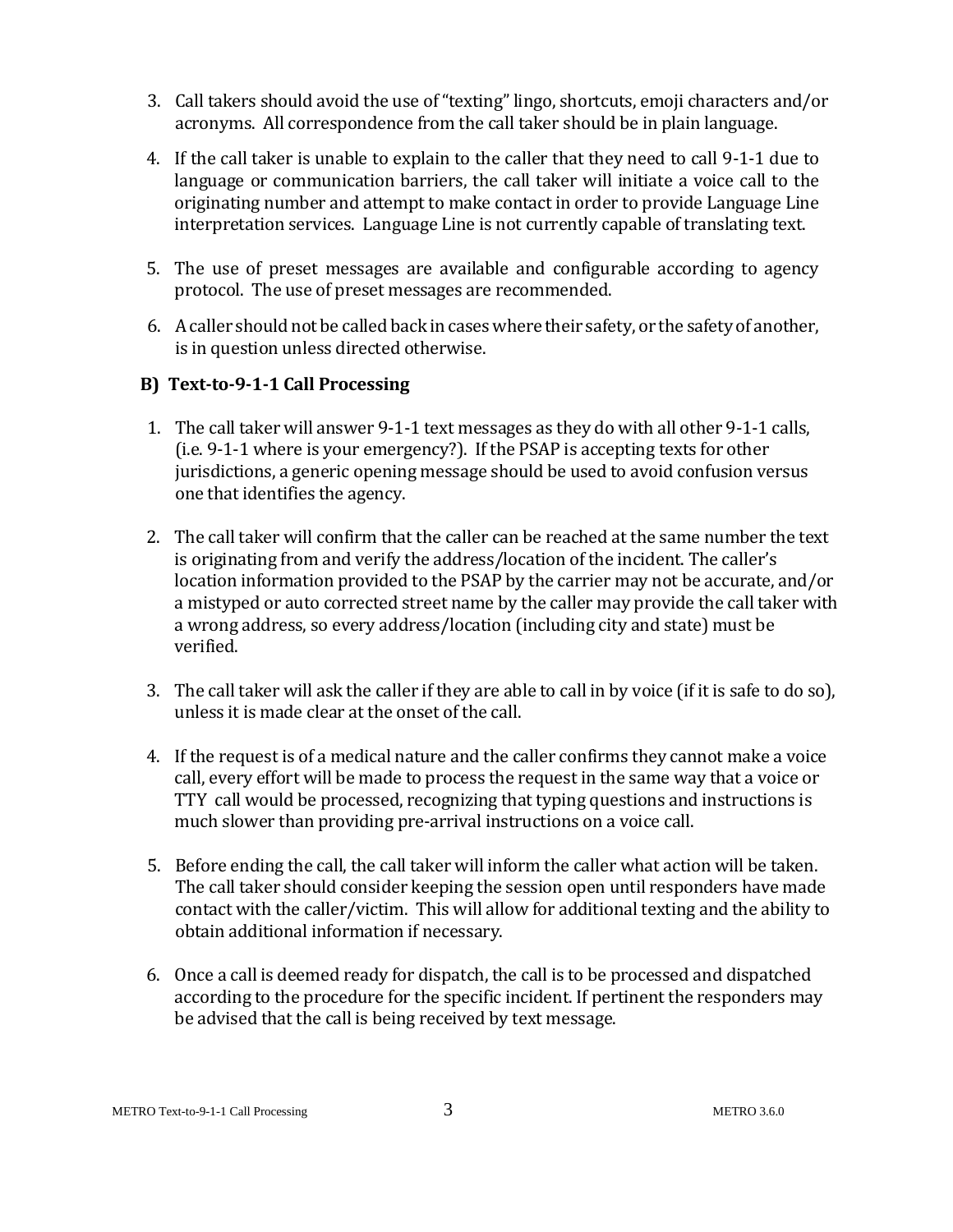- 7. Prior to ending the session, a message should be sent to the caller indicating that the session will be closed. A SMS Messaging session cannot be restored/initiated by the PSAP unless the caller messages 9-1-1 again in a new session**.** It is recommended that PSAPs have an alternative option for initiating outbound text in situations where additional information may be needed and the text session was terminated, such as a PSAP cellular telephone.
	- 8.1. If the call taker initiates an outbound text from a PSAP cellular phone, a general "do not reply" disclaimer should be used. (I.e. CAUTION- DO NOT REPLY TO THIS NUMBER - Please call 9-1-1 if assistance is needed. This telephone is not monitored or used to reach 9-1-1.)
- 9. The caller will receive a "Dialog has been closed by 9-1-1" message when the call taker releases the call.
- 10. If the PSAP does not answer the call within 30 seconds the TCC will terminate the call and send the caller a message advising them to place a voice call and that 9-1-1 text service is unavailable at this time.
	- 10.1. Local PSAPs equipment may be configured differently and override/change this automatic disconnect message.

#### **C) No response from caller**

- 1. If there is no response from the caller, the call taker will attempt to contact the caller by sending a text message back. If there is still no response, the call taker will leave the text session open and allow it to expire.
	- 1.1. *Indicated emergency:*If the initial message indicated an emergency situation with an unknown location, the call taker will use -other methods in an attempt to locate the caller. This includes, but is not limited to, rebidding the location and contacting the carrier for pinging of the phone or subscriber information. It may also include placing a voice call to the caller to obtain critical information; however, if the initial message indicated an emergency where a callback could compromise the safety of the caller, the call taker will exhaust other methods in an attempt to locate the caller first.
- 2. If there is still no response, the call taker will follow specific agency policy for hang-up, abandoned or silent calls.
- 3. After 30 minutes of no activity in the session, the TCC will close the 9-1-1 text session and send the caller a message advising that the 9-1-1 dialog has been closed.
	- 3.1. Local settings in the PSAPs equipment may be configured differently.

#### **D) Tracing anonymous text**

1. It is not currently possible to receive an anonymous text. Any traceable information provided should be handled as it would for voice calls. If there is no information, no action can be taken.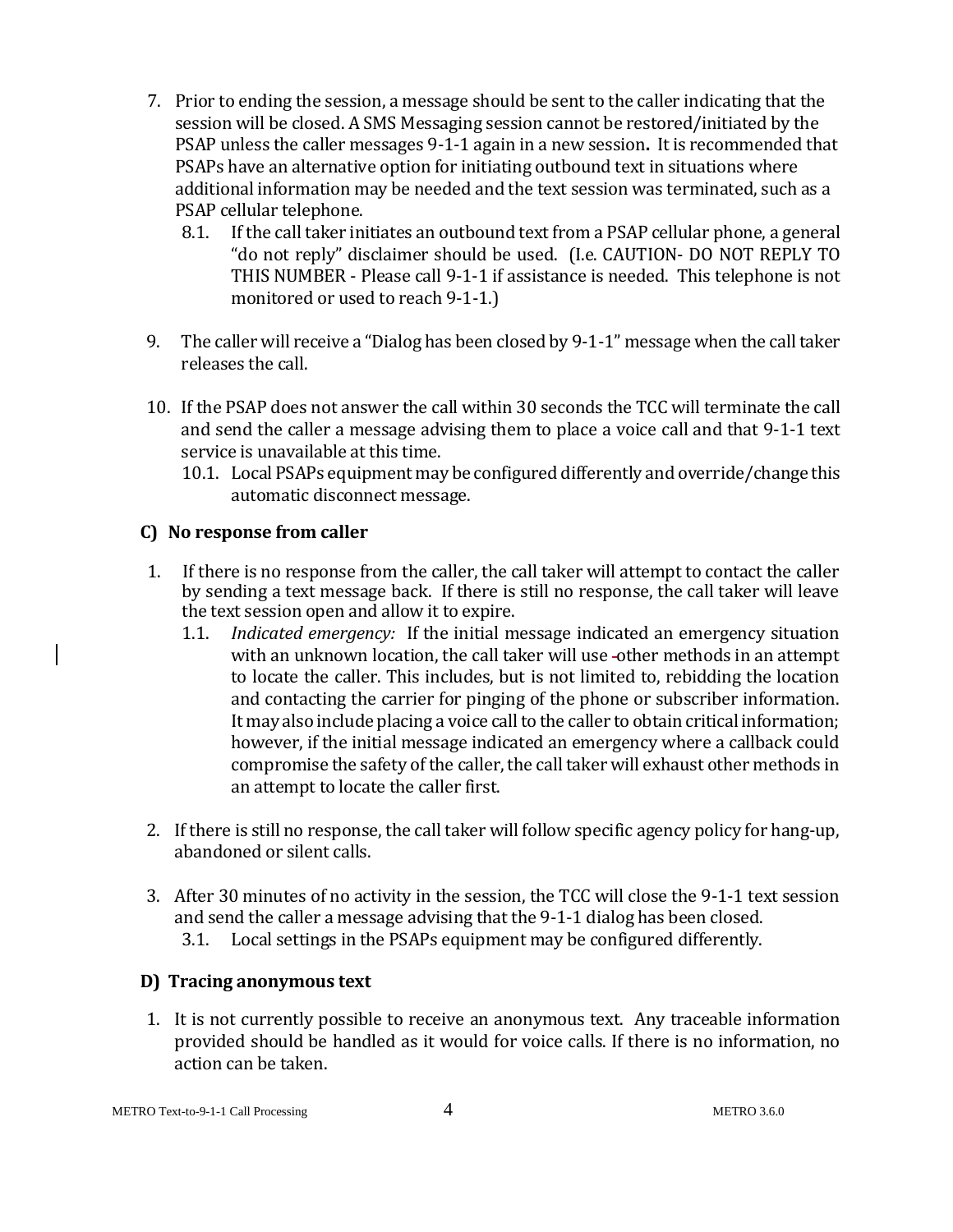#### **E) Transfers and misdirected text**

- 1. If the PSAP receives a text or request for service in another jurisdiction, the PSAP will transfer the text using the #T command directly through the TCC to the designated text capable PSAP for the jurisdiction.
	- 1.1. When transferring a text call, the transferring agency will advise the caller what agency they are being transferred to and relay pertinent details to the receiving PSAP in order to ensure a successful transfer.
		- 1.1.1. Text Control Center (TCC) transfers using the #T command deliver a preemptive message that identifies the transferring agency and the previous text dialog to the receiving PSAP. The receiving PSAP will also receive the caller's location and telephone number information.
		- 1.1.2. The PSAP should use the private chat (#P) feature PSAP to PSAP to communicate sensitive information without the caller's knowledge. This feature is only available for transfers completed through the TCC.
- 2. If the PSAP is not able to transfer the text, the call taker will take pertinent information and relay to the appropriate PSAP. Once the initial response information has been exchanged, the agencies involved may choose to designate a talkgroup for continued incident communication or use telephone to relay incident updates.
- 3. If PSAP equipment is configured to send a call closure message to the caller after transferring to another agency, it is recommended that the PSAP three way conference be maintained to avoid confusing the caller that their 9-1-1 session has been terminated. As an alternative to the three way conference, the PSAP may also choose to advise the caller that they will receive a false disconnect message.

#### **F) Text Transcripts**

1. If the PSAP is unequipped to get their own transcripts for text calls, the call taker or supervisor should create a request to the West TCC to get that information.

#### **5. Management:**

The 9-1-1 Technical Operations Committee of the MESB is responsible for oversight of the standard. PSAP management will train their personnel in accordance with this standard **a**nd ensure staff maintain a proficiency with text call processing. PSAP management will ensure personnel comply with the procedures detailed in this standard.

#### **6. References1:**

 $\overline{a}$ 

"Interim Texting Policy Standard Operating Procedure". National Emergency Number Association International, Alexandria, VA, 2014. Retrieved from [http://www.nena.org/?text\\_training\\_docs](http://www.nena.org/?text_training_docs)

METRO Text-to-9-1-1 Call Processing  $\overline{5}$  5 METRO 3.6.0 <sup>1</sup> *Disclaimer: Portions of this document contain text taken verbatim from references listed*.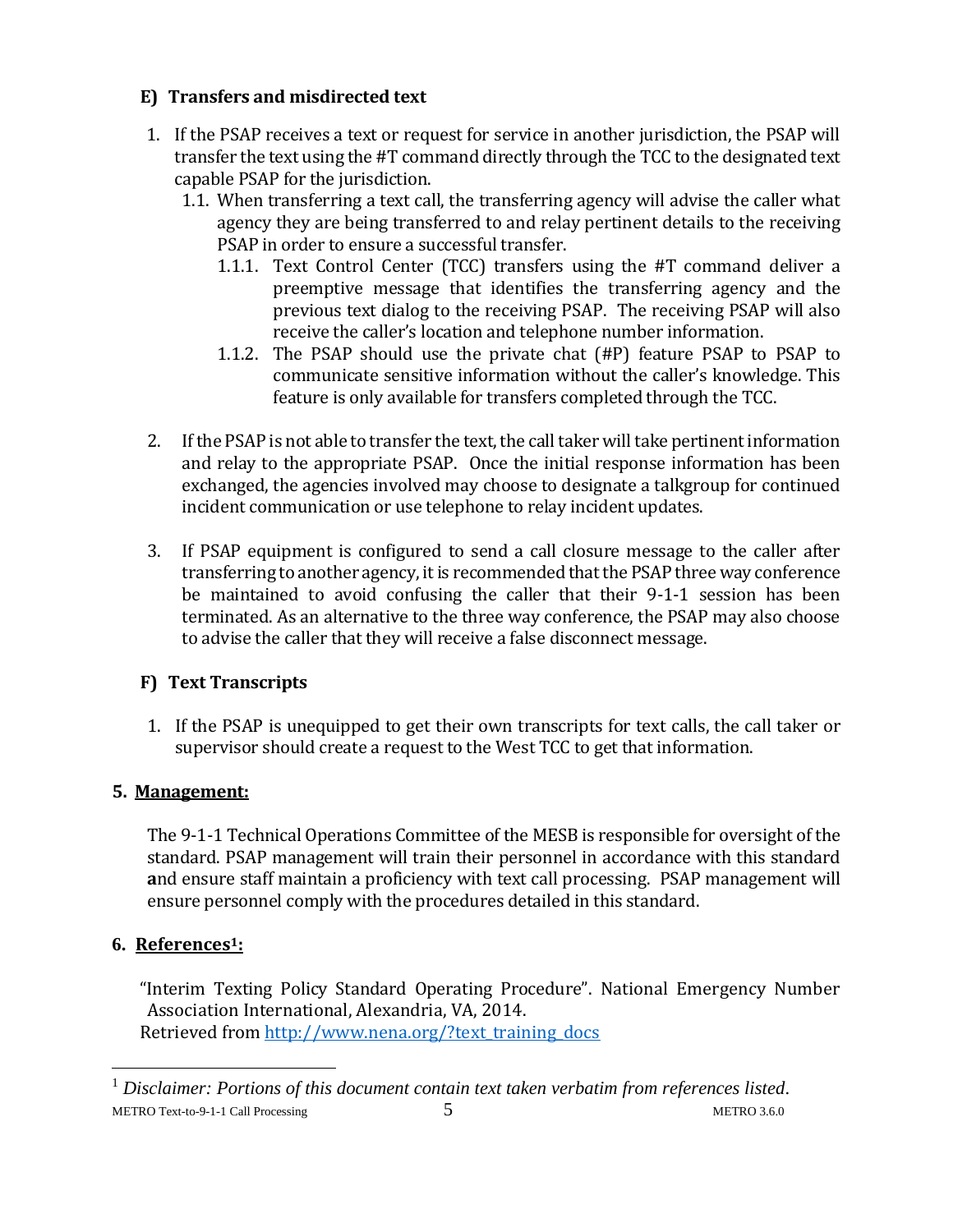"Text to 9-1-1 100-015". Red River Regional Dispatch Center Standard Operating Procedures Manual, Red River Regional Dispatch Center, Fargo, ND, 2015.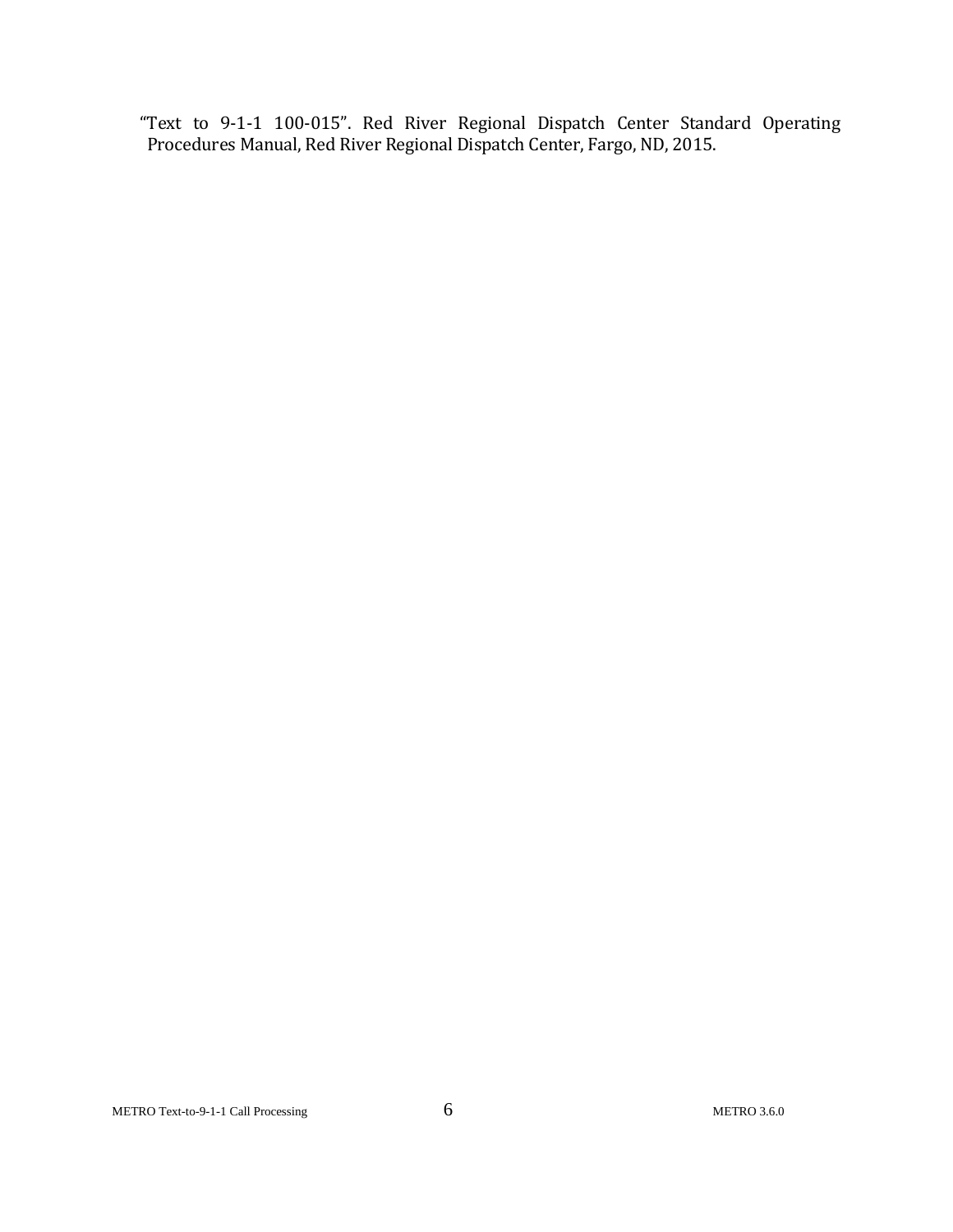Technical Operations Committee *9-1-1 Database & GIS Update – 11/16/2017*

Metropolitan Emergency Services Board

2099 University Avenue St. Paul, MN 55102 Web: www.mn-mesb.org

#### 1. GIS Standards:

- a. On October 25, 2017, the Minnesota Geospatial Advisory Council's Standards Committee (GAC) approved a Minnesota Address Point Standard that is expected to be advanced to the full Geospatial Advisory Council for approval at their next meeting November 30, 2017 in Saint Cloud. The standard meets the needs of NG9-1-1.
- b. A Minnesota Road Centerline Standard has been drafted for multi-use (including NG9-1-1). It was built from the metro area MRCC standard. The package presenting this statewide standard to the GAC is being finalized and will include letters of support from DPS-ECN and the MESB. Similar to the process used for the statewide address point standard, the GAC will review the centerline proposal and will likely agree to put the standard out for a minimum of a 60-day statewide public stakeholder review. Once the public review is complete, all comments will be documented and reviewed by the standards committee, likely in mid-February.
- c. The GAC standards (mentioned above) will cover schemas for key NG9-1-1 datasets, i.e. address points and road centerline. **SECB standards** are currently being drafted to define geospatial data management roles and responsibilities for the spatial interface provider (Mn-Geo), data providers (counties), 9-1-1 service providers, and DPS-ECN.

#### 2. Regional GIS Data Aggregation:

- a. Centerline: The MRCC Core Team approved updates to the regional centerline schema on 10/11/17. The goal date for transition by the metro counties to this version 1.7 schema is the week of 12/12/17. At that time, Met Council/MetroGIS will perform schema validation, aggregation, and publishing of a new MRCC to the MN Geospatial Commons. Met Council/MetroGIS anticipates they will be able to work with Chisago and Isanti Counties after the first of the year to accept their centerlines into the MRCC.
- b. Address Points: MESB staff met with Jon Hoekenga from the Met Council and MnGeo staff to discuss aggregation and validation of address points given the likelihood of a GAC approval of the statewide standard by the end of the month. Because of the similarity between centerline and address point process, Jon H. anticipates being able to work with the metro counties for aggregation and validation of a regional address point dataset (in the state standard schema) during Q1 2018.
- 3. Regional PSAP/ESZ Boundaries: At the request of DPS-ECN, MESB prepared a set of metro area polygon boundaries for the State Patrol East/West Metro that define their PSAP area for Text-to-9-1-1 to the physical roadway of the Interstate and U.S. Highways, plus Highway 62, in the 9-county metro area. These are intended to replace a set of State Patrol polygons at West Safety Services that covered broader areas than were appropriate. These updated boundaries were provided to DPS-ECN, MnGeo, and West Safety Services.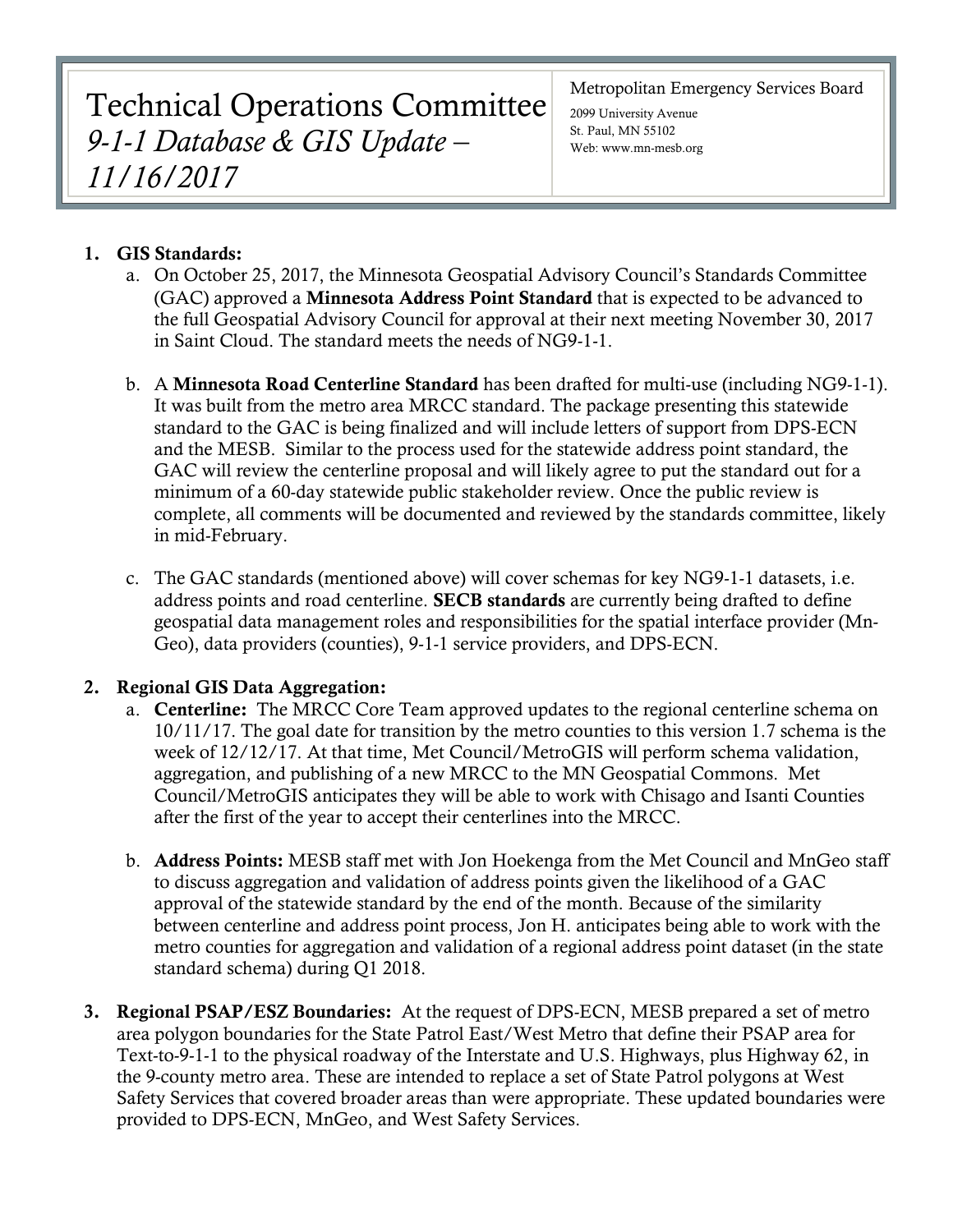- 4. SECB Grant work: Isanti and Washington Counties continue to make progress in the creation of their address point datasets under the SECB grants they received.
- 5. GIS-based MSAG: Planning continues with CenturyLink/West regarding the creation and transition to GIS-based MSAGs for counties that have achieved a very high match rate between 9-1-1 ALI/MSAG, centerline, and address points.
- 6. Minnetonka PSAP Closure: Planning with CenturyLink/West has begun for the PSAP cutover and transition due the planned closure of the Minnetonka PSAP on 12/12/17.
- 7. 9-1-1 Data Coordinator: Vic Barnett has transitioned back to his role with Ramsey County. He plans to stay involved with the GIS standards process and committees, as well as returning to his work with the Ramsey County GIS data to support the transition to NG9-1-1.
- 8. Data Synchronization: Attached is a high-level summary of the data synchronization activity by PSAP.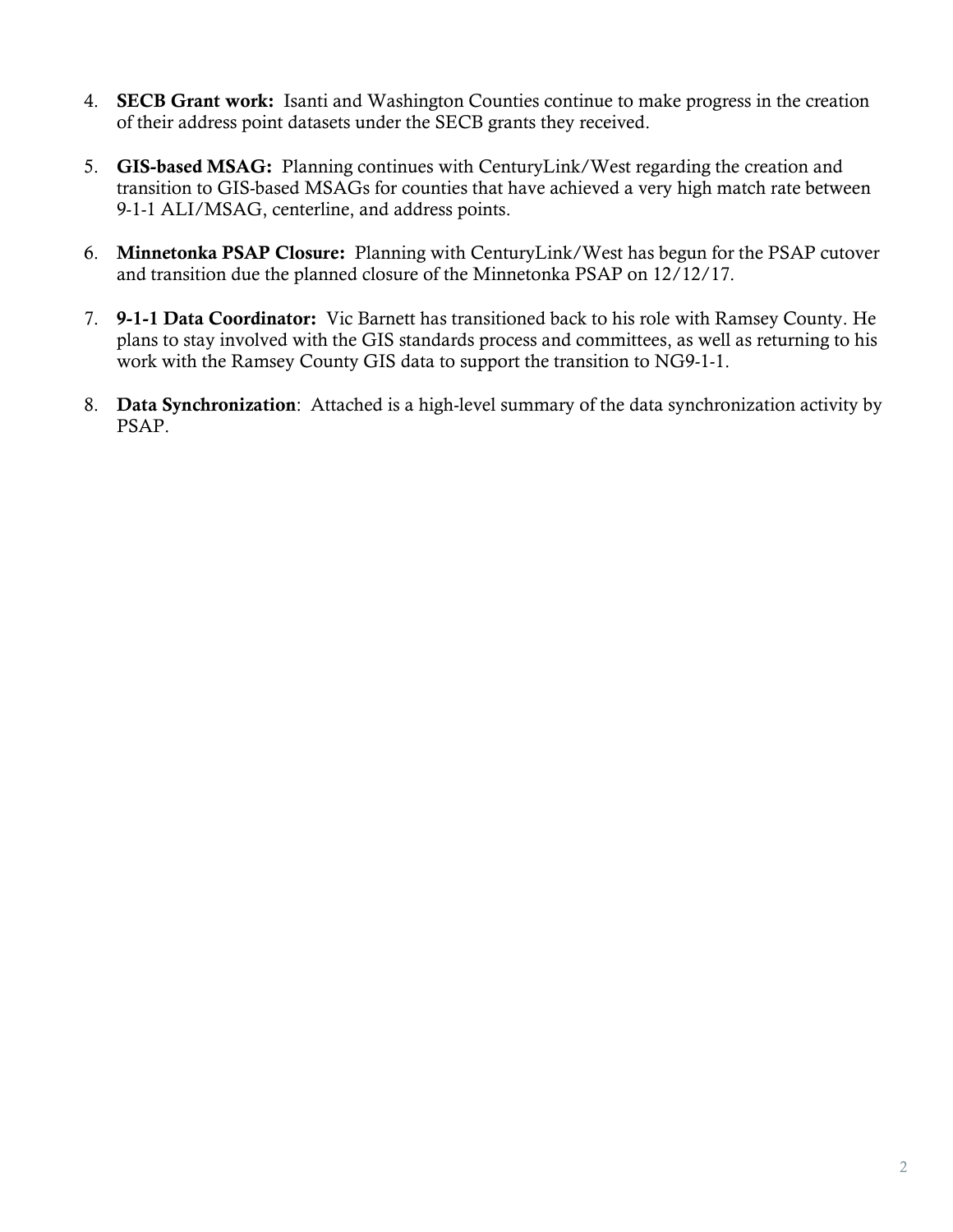|                      | 9-1-1/GIS Data Synchronization |                                 |                                   |                          |                        | <b>GIS Integration</b>           |                                          |                                                |                                                 |                 |                           |                                                 |
|----------------------|--------------------------------|---------------------------------|-----------------------------------|--------------------------|------------------------|----------------------------------|------------------------------------------|------------------------------------------------|-------------------------------------------------|-----------------|---------------------------|-------------------------------------------------|
| <b>PSAP</b>          | ESZ<br>Validations             | Response<br>Area<br>Validations | <b>Street Name</b><br>Validations | Postalize<br><b>MSAG</b> | Address<br>Validations | <b>Address ESN</b><br>Validation | Integration<br>to Regional<br>Centerline | Integration<br>to Regional<br><b>ESZ Layer</b> | Integration<br>to Regional<br>Address<br>Points | <b>GIS MSAG</b> | Centerline<br>Validations | Integration<br>to Statewide<br>SIF&<br>ECRF/LVF |
| Airport              | complete                       | na                              | complete                          | complete                 | complete               | not started                      | active                                   | active                                         | active                                          | not started     | active                    | not started                                     |
| Anoka                | complete                       | complete                        | complete                          | complete                 | complete               | active                           | active                                   | active                                         | not started                                     | active          | active                    | not started                                     |
| Bloomington          | complete                       | na                              | complete                          | complete                 | complete               | not started                      | active                                   | active                                         | active                                          | not started     | active                    | not started                                     |
| Carver               | complete                       | complete                        | complete                          | complete                 | complete               | not started                      | active                                   | active                                         | active                                          | not started     | not started               | not started                                     |
| Chisago              | complete                       | complete                        | complete                          | complete                 | complete               | not started                      | active                                   | active                                         | not started                                     | active          | complete                  | not started                                     |
| Dakota               | complete                       | complete                        | complete                          | complete                 | complete               | active                           | active                                   | active                                         | active                                          | active          | complete                  | not started                                     |
| <b>Eden Prairie</b>  | complete                       | na                              | complete                          | complete                 | complete               | not started                      | active                                   | active                                         | active                                          | not started     | active                    | not started                                     |
| Edina                | complete                       | complete                        | complete                          | complete                 | active                 | not started                      | active                                   | active                                         | active                                          | not started     | active                    | not started                                     |
| Ft Snelling/Airbase  | active                         | not started                     | na                                | complete                 | na                     | not started                      | active                                   | active                                         | not started                                     | not started     | not started               | not started                                     |
| Hennepin Sheriff     | complete                       | not started                     | complete                          | complete                 | complete               | not started                      | active                                   | active                                         | active                                          | not started     | active                    | not started                                     |
| Hopkins (closed)     | complete                       | na                              | complete                          | na                       | complete               | na                               | na                                       | na                                             | na                                              | na              | na                        | na                                              |
| Isanti               | complete                       | not started                     | complete                          | complete                 | active                 | not started                      | active                                   | active                                         | not started                                     | not started     | active                    | not started                                     |
| Minneapolis          | complete                       | not started                     | complete                          | complete                 | active                 | not started                      | active                                   | active                                         | active                                          | not started     | active                    | not started                                     |
| Minnetonka           | complete                       | complete                        | complete                          | complete                 | complete               | not started                      | active                                   | active                                         | active                                          | not started     | active                    | not started                                     |
| Ramsey               | complete                       | active                          | complete                          | complete                 | complete               | active                           | active                                   | active                                         | active                                          | not started     | complete                  | not started                                     |
| Richfield (closed)   | complete                       | na                              | complete                          | na                       | complete               | na                               | na                                       | na                                             | na                                              | na              | na                        | na                                              |
| Scott                | complete                       | active                          | complete                          | complete                 | active                 | not started                      | active                                   | active                                         | active                                          | not started     | not started               | not started                                     |
| <b>St Louis Park</b> | complete                       | na                              | complete                          | complete                 | complete               | not started                      | active                                   | active                                         | active                                          | not started     | complete                  | not started                                     |
| U of M               | complete                       | na                              | complete                          | complete                 | active                 | not started                      | active                                   | active                                         | active                                          | not started     | not started               | not started                                     |
| Washington           | active                         | not started                     | complete                          | complete                 | active                 | not started                      | active                                   | active                                         | not started                                     | not started     | not started               | not started                                     |
| White Bear Lake      | complete                       | na                              | complete                          | complete                 | complete               | not started                      | active                                   | active                                         | active                                          | not started     | not started               | not started                                     |

**Summary of 9-1-1/GIS Data Preparation for NG9-1-1 (as of November 7, 2017)**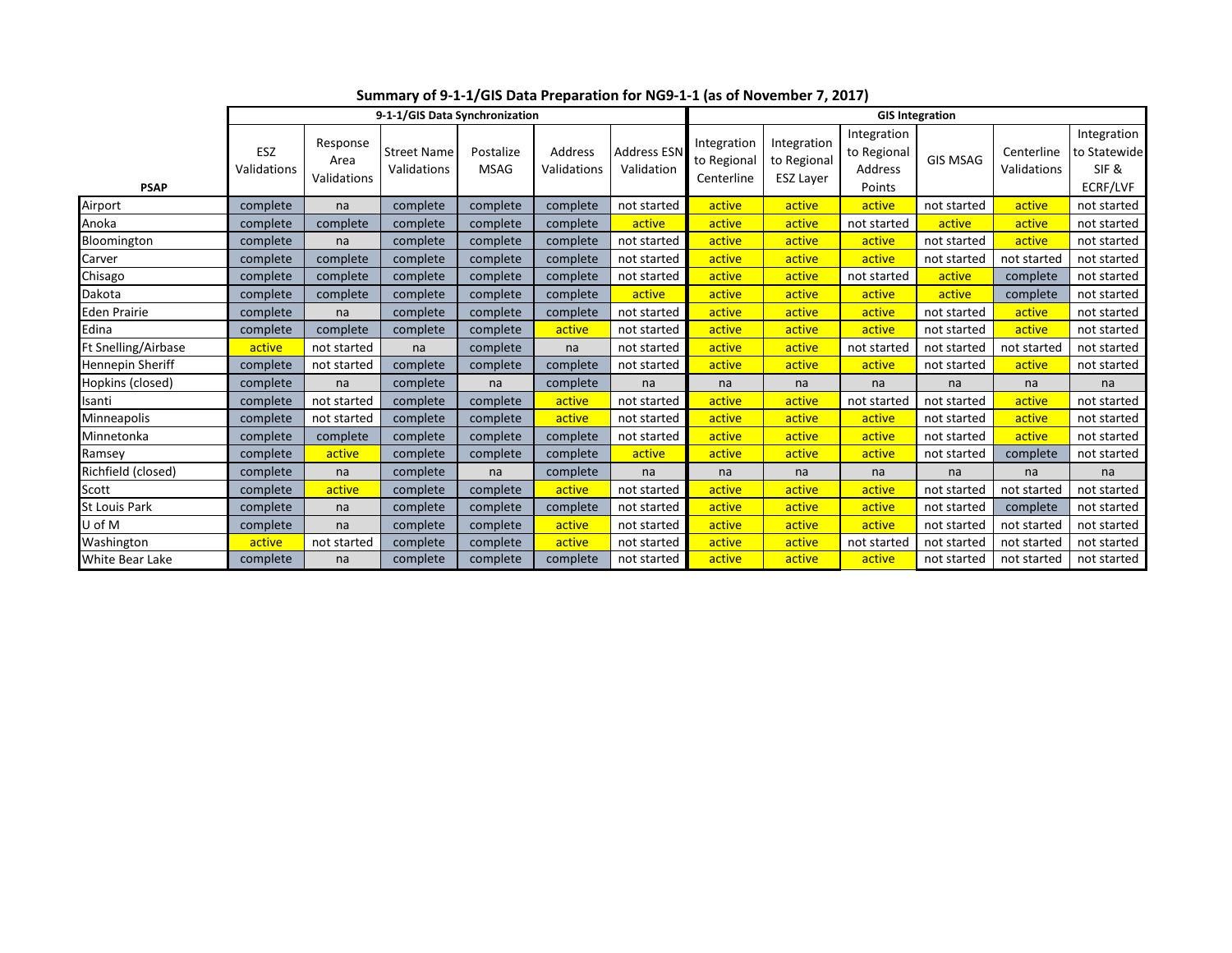## **Minneapolis launches new 911 dispatch system**

• • • • • • **POSTED:** NOV 03 2017 08:37PM CDT **VIDEO POSTED:** NOV 03 2017 09:17PM CDT **UPDATED:** NOV 03 2017 09:26PM CDT

**MINNEAPOLIS (KMSP)** - The City of Minneapolis is deploying a new system aimed at changing the way 911 dispatchers respond to callers.

City officials says callers have noticed more professionalism from dispatchers. The biggest change with the Priority Dispatch System comes down to the questions those dispatchers ask when first responding to an emergency call.

"It's an organized set of questions that guide the call-taker and our callers through the information-gathering process, so that things are not missed," said Heather Hunt, Emergency Communications Director for the City of Minneapolis. "It greatly minimizes the risk of human error."

 $\overline{a}$ <u>[by Taboola](http://popup.taboola.com/en/?template=colorbox&utm_source=myfox-myfoxtwincities&utm_medium=referral&utm_content=thumbnails-g:MIDARTICLE%20-%201:)</u> [Sponsored Links](http://popup.taboola.com/en/?template=colorbox&utm_source=myfox-myfoxtwincities&utm_medium=referral&utm_content=thumbnails-g:MIDARTICLE%20-%201:) **[A](https://ad.doubleclick.net/ddm/clk/407899501;208087895;z)d Content**

**Uncovering 5 Myths About [PiratesGeorgetown](https://ad.doubleclick.net/ddm/clk/407899501;208087895;z) University**

#### **Meet the Awesome New Jeep [WranglerEdmunds](http://www.edmunds.com/jeep/wrangler/2017/?utm_term=jeep_wrangler_core_ad1&utm_medium=display&utm_source=taboola&utm_account=myfox-myfoxtwincities&utm_campaign=taboola_core&utm_adgroup=Meet+the+Awesome+New+Jeep+Wrangler_http%3A%2F%2Fcdn.taboola.com%2Flibtrc%2Fstatic%2Fthumbnails%2F62bdda27aee2af5ee49ac4c1dc86ae94.jpg&utm_device=Desktop)**

First and foremost is finding out the location, so dispatchers can start sending help even before they get to what's actually happening.